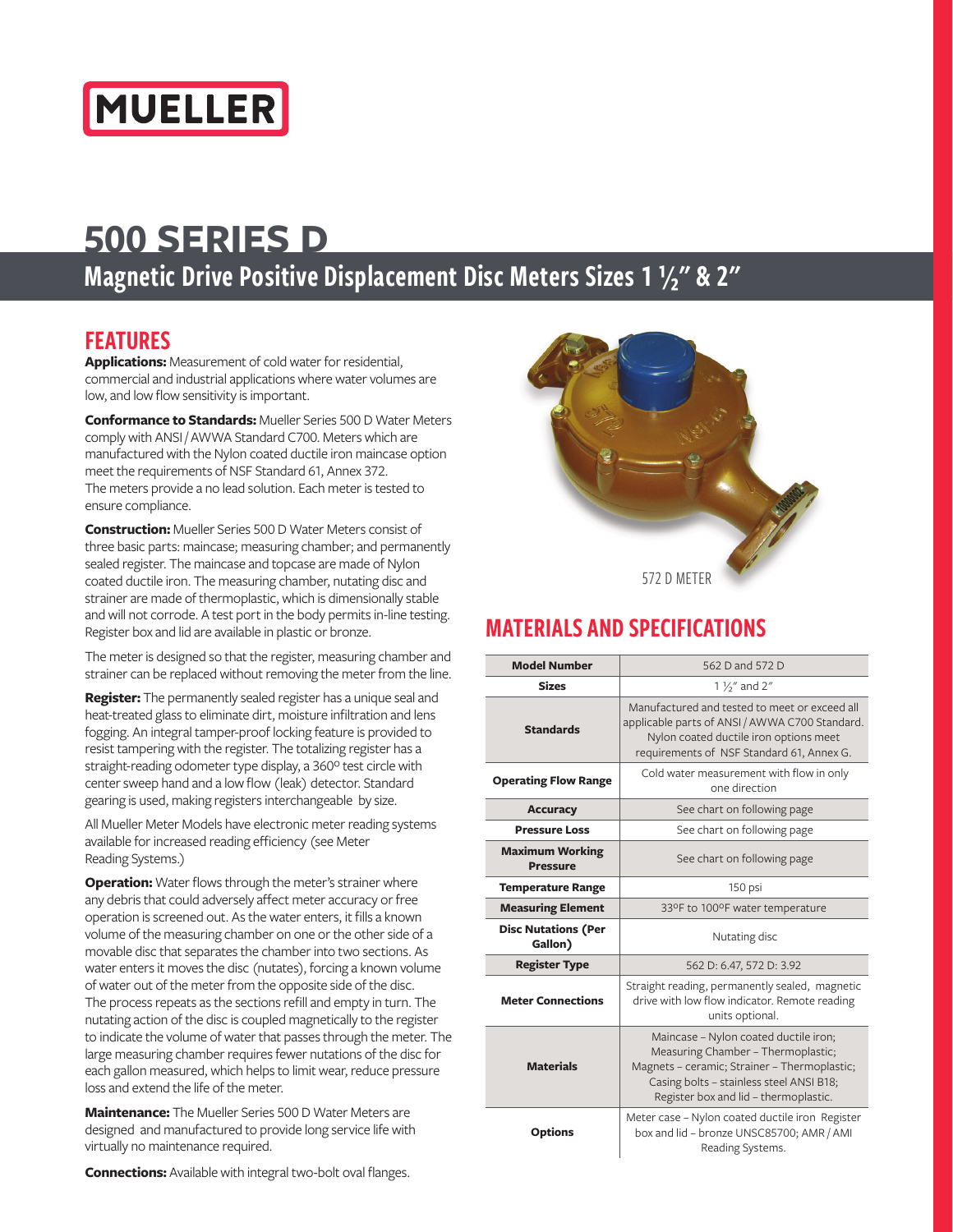### Magnetic Drive Positive Displacement Disc Meters Sizes 1 1/2" & 2"

#### METER REGISTRATION

| <b>METER SIZE</b> | <b>INITIAL DIAL*</b> | <b>CAPACITY</b> | <b>INITIAL DIAL*</b> | <b>CAPACITY</b> |
|-------------------|----------------------|-----------------|----------------------|-----------------|
| $1\frac{1}{2}$    | 100 Gallons          | 100 Million     | 10 Cubic Feet        | 10 Million      |
| 2''               | 100 Gallons          | 100 Million     | 10 Cubic Feet        | 10 Million      |

\*Registration equal to one full revolution of the sweep hand.

#### **PERFORMANCE**



**Note:** Performance curves are typical only and NOT a guarantee of performance.

D

### FLOW CHARACTERISTICS

| <b>METER SIZE</b> | <b>TYPICAL LOW FLOW</b><br>(95% MINIMUM) | <b>TYPICAL OPERATING</b><br>RANGE (100% ± 1.5%) | <b>MAXIMUM CONTINUOUS</b><br><b>OPERATION</b> |  |
|-------------------|------------------------------------------|-------------------------------------------------|-----------------------------------------------|--|
| $1\frac{1}{2}$    | $1\%$ GPM                                | 5 to 100 GPM                                    | 50                                            |  |
| 2''               | 2 GPM                                    | 8 to 160 GPM                                    | 80                                            |  |



#### DIMENSIONS AND WEIGHTS





 $\overline{\phantom{a}}$ 

| <b>METER SIZE</b>          | $1\frac{1}{2}$ | 2 <sup>n</sup> |  |  |
|----------------------------|----------------|----------------|--|--|
| <b>ENDS</b>                | <b>FLANGED</b> |                |  |  |
| <b>MODEL</b>               | 562D           | 572D           |  |  |
| <b>DIMENSION</b>           |                |                |  |  |
| A                          | 13''           | 17''           |  |  |
| в                          |                |                |  |  |
| <b>Visual Registration</b> | 7.250''        | 8.125"         |  |  |
| <b>SSR Registration</b>    | 7''            | 7''            |  |  |
| <b>ME-Registration</b>     | 7.750''        | 7.750"         |  |  |
| C                          | 2.437''        | 3.00''         |  |  |
| D                          | 8.750"         | 10.437"        |  |  |
| E                          | 4.00''         | 4.50''         |  |  |
| <b>Net weight</b>          | 18             | 28             |  |  |

**Note:** Meter couplings are optional and must be ordered separately. Weights are in pounds and are approximate.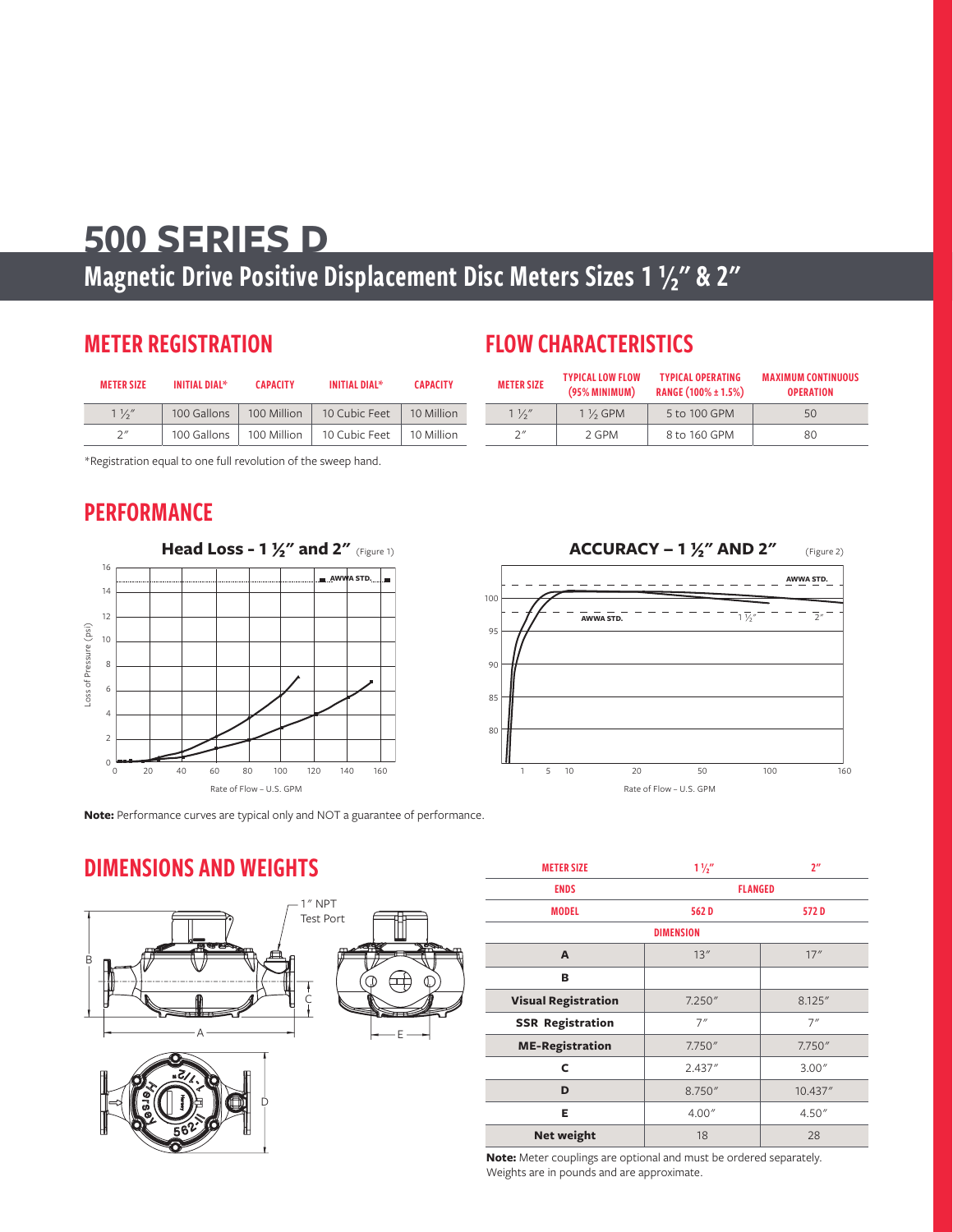Magnetic Drive Positive Displacement Disc Meters Sizes 1 1/2" & 2"

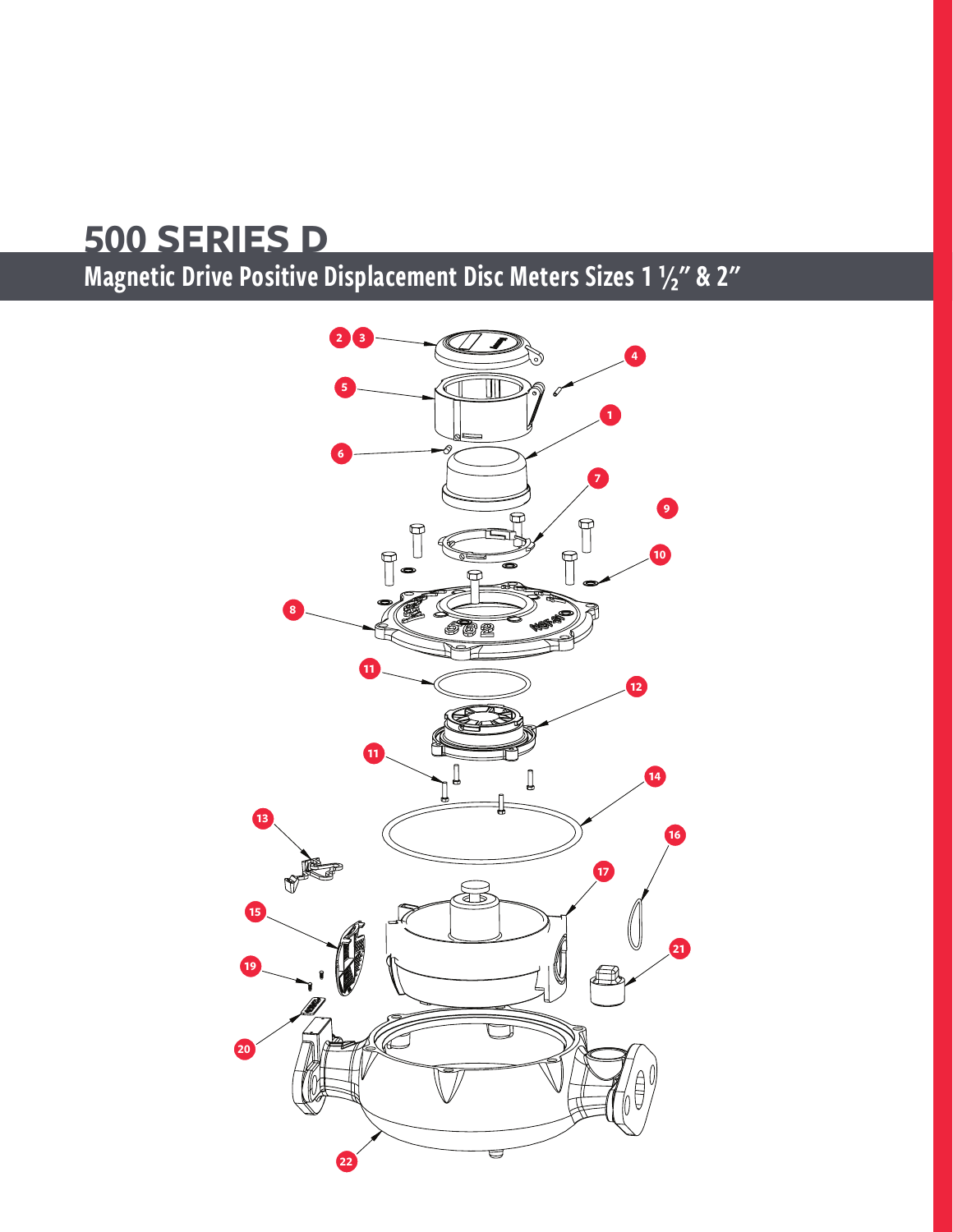# Magnetic Drive Positive Displacement Disc Meters Sizes 1 1/2" & 2" Parts

| REF NO.        | <b>DESCRIPTION</b>                                       | <b>MATERIAL</b>                                   | 562 1 1/2" MODEL | 572 2" MODEL  |
|----------------|----------------------------------------------------------|---------------------------------------------------|------------------|---------------|
| 1              | Visual Register                                          | US Gallons Glass / Brass                          | D357715          | D358115       |
|                |                                                          | CF Glass / Brass                                  | D357725          | D358125       |
|                |                                                          | US Gallons Plastic / Brass                        | D35791xxx        | D35831xxx     |
|                | Translator Register                                      | CF Plastic / Brass                                | D35792xxx        | D35832xxx     |
|                |                                                          | Specify Electronic Reading Value 4, 5, or 6 Wheel |                  |               |
|                | Complete Register Housing Assembly Includes<br>parts 3-7 | Plastic                                           | B7856            | B7856         |
| $\overline{2}$ |                                                          | <b>Bronze</b>                                     | B7857            | B7857         |
| 3              | Register Cover                                           | Plastic                                           | C5768            | C5768         |
|                |                                                          | <b>Bronze</b>                                     | C5774            | C5774         |
| 4              | Spirol Pin                                               | Plastic cover: SST                                | AS41122          | AS41122       |
|                |                                                          | <b>Bronze Cover: SST</b>                          | AS41123          | AS41123       |
| 5              | Register Housing Base                                    | Plastic                                           | C5769            | C5769         |
|                |                                                          | <b>Bronze</b>                                     | C5772            | C5772         |
| 6              | Register Locking Pin                                     | <b>Blue Colored Plastic</b>                       | A12658           | A12658        |
|                |                                                          | <b>Brass Colored Plastic</b>                      | A126581          | A126581       |
| 7              | Register Housing Insert                                  | Plastic                                           | C5770            | C5770         |
| 8              | Top Case                                                 | Nylon Coated Ductile Iron                         | D3642C           | D3646C        |
| 9              | Case Bolts                                               | <b>SST</b>                                        | 90026 (qty 6)    | 90010 (qty 8) |
| 10             | Washers                                                  | <b>SST</b>                                        | 90018 (Qty 6)    | 90018 (Qty 8) |
| 11             | Register Hub O-Ring                                      | Rubber                                            | 98313            | 98313         |
| 12             | Register Hub                                             | Plastic                                           | C6631            | C6631         |
| 13             | Socket Head Cap Screws                                   | <b>SST</b>                                        | 98157 (Qty 4)    | 98157 (Qty 4) |
| 14             | O-Ring Case Seal                                         | Rubber                                            | 98314            | 98315         |
| 15             | Chamber Retainer                                         | Plastic                                           | C5466            | C5466         |
| 16             | O-Ring Chamber Seal                                      | Rubber                                            | A130204          | A130205       |
| 17             | Complete Chamber Assembly<br>Includes parts 14, 15, 16   |                                                   | D3575            | D3576         |
| 18             | Strainer                                                 | Plastic                                           | C6576            | C6577         |
| 19             | Type U Drive Screw                                       | Plated                                            | 98158 (Qty 2)    | 98158 (Qty 2) |
| 20             | Serial Number ID Plate                                   |                                                   | A13070           | A13070        |
| 21             | <b>Test Plug</b>                                         | <b>SST</b>                                        | 59013            | 59013         |
| 22             | <b>Bottom Case</b>                                       | Nylon Coated Ductile Iron                         | D3644C           | D3648C        |